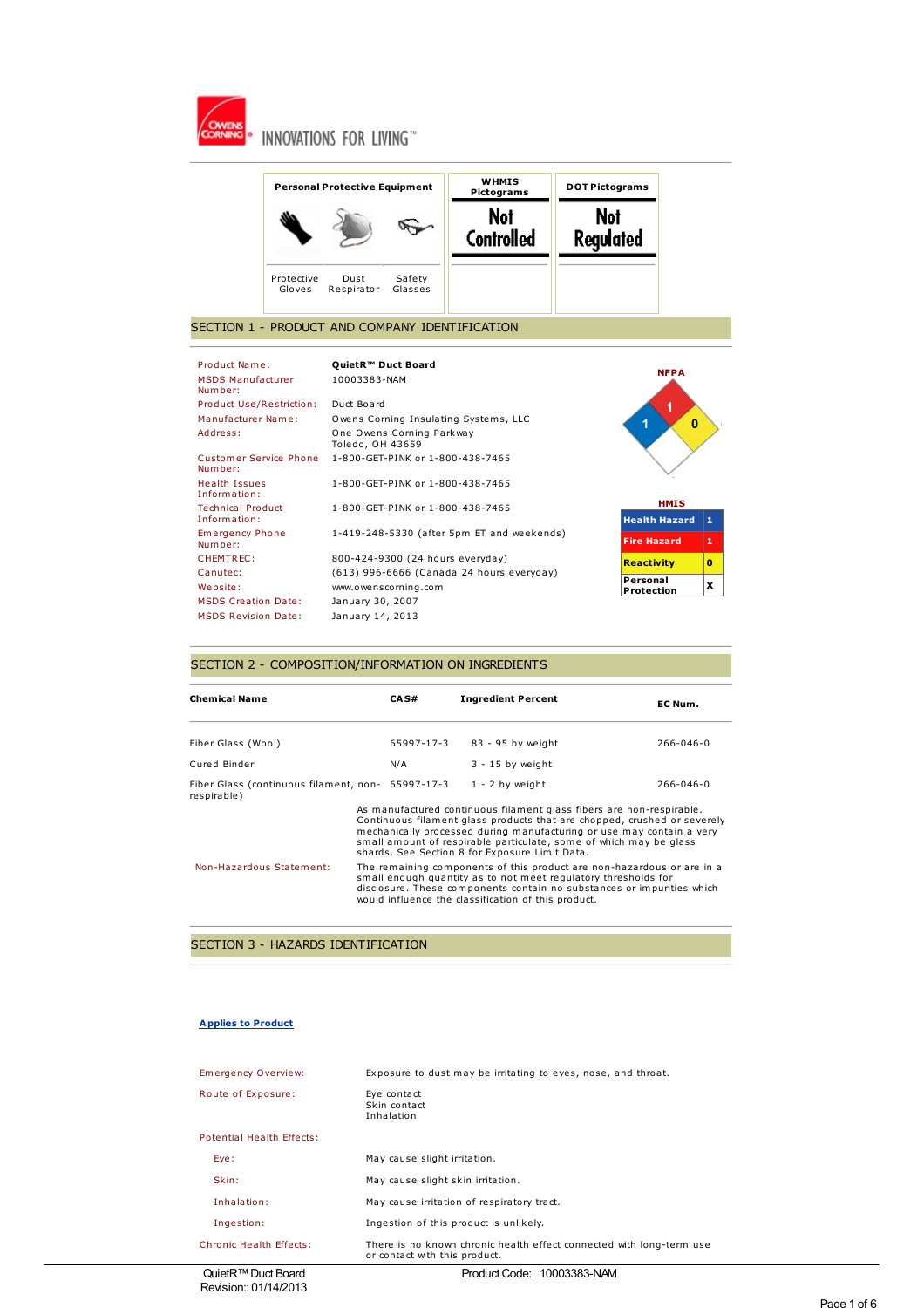| Carcinogenicity:                           | This product contains a component which is listed by IARC, OSHA or<br>NTP. See Section 11 for additional information. |
|--------------------------------------------|-----------------------------------------------------------------------------------------------------------------------|
| Potential Environmental<br>Effects:        | There is no known ecological information for this material.                                                           |
| Aggravation of Pre-Existing<br>Conditions: | Chronic respiratory or skin conditions may temporarily worsen from<br>exposure to this product.                       |
| <b>OSHA Regulatory Status:</b>             | This product is considered hazardous by the OSHA Hazard<br>Communication Standard (29 CFR 1910.1200).                 |

## SECTION 4 - FIRST AID MEASURES

| Eve Contact:        | Immediately flush eyes with plenty of water for at least 15 to 20<br>minutes. Ensure adequate flushing of the eyes by separating the<br>eyelids with fingers.<br>Do not rub or scratch eyes.<br>If eye irritation persists, consult a specialist.                                                                                                                                                                                                                                                                                                                                                               |
|---------------------|-----------------------------------------------------------------------------------------------------------------------------------------------------------------------------------------------------------------------------------------------------------------------------------------------------------------------------------------------------------------------------------------------------------------------------------------------------------------------------------------------------------------------------------------------------------------------------------------------------------------|
| Skin Contact:       | Wash off immediately with soap and cold water.<br>DO NOT use warm water because this will open up the pores of the<br>skin, which will cause further penetration of the fibers.<br>Use a wash cloth to help remove fibers.<br>DO NOT rub or scratch affected areas.<br>Remove contaminated clothing.<br>If irritation persists get medical attention.<br>Never use compressed air to remove fibers from the skin.<br>If fibers are seen penetrating from the skin, the fibers can be removed<br>by applying and removing adhesive tape so that the fibers adhere to<br>the tape and are pulled out of the skin. |
| Inhalation:         | Move to fresh air.<br>If symptoms persist, call a physician.                                                                                                                                                                                                                                                                                                                                                                                                                                                                                                                                                    |
| Ingestion:          | Accidental ingestion of this material is unlikely.<br>If this does occur, watch person for several days to make sure intestinal<br>blockage does not occur.<br>Rinse mouth with water and drink water to remove fibers from the<br>throat.<br>If symptoms persist, call a physician.                                                                                                                                                                                                                                                                                                                            |
| Note to Physicians: | Treat symptomatically.                                                                                                                                                                                                                                                                                                                                                                                                                                                                                                                                                                                          |

## SECTION 5 - FIRE FIGHTING MEASURES

| Flammable Properties:                    | Non Flammable.                                                                                                         |
|------------------------------------------|------------------------------------------------------------------------------------------------------------------------|
| Flash Point:                             | None.                                                                                                                  |
| Lower Flammable/Explosive<br>Limit:      | Not applicable.                                                                                                        |
| Upper Flammable/Explosive<br>Limit:      | Not applicable.                                                                                                        |
| Extinguishing Media:                     | dry chemical<br>foam<br>carbon dioxide (CO2)<br>water fog                                                              |
| Protective Equipment:                    | Wear self-contained breathing apparatus (SCBA) and full fire fighting<br>protective gear.                              |
| Unusual Fire Hazards:                    | Hydrogen chloride to be released from the PVC barrier and vinyl<br>facings during a fire.                              |
| Hazardous Combustion<br>Byproducts:      | Carbon monoxide.<br>Carbon dioxide.<br>Ammonia.<br>Other undetermined compounds could be released in small quantities. |
| Universal Fire And Explosion<br>Hazards: | Not available.                                                                                                         |

### **NFPA Ratings:**

| <b>NFPA Health:</b>       | 1 |
|---------------------------|---|
| <b>NFPA Flammability:</b> |   |
| <b>NFPA Reactivity:</b>   | n |

## SECTION 6 - ACCIDENTAL RELEASE MEASURES

| $\bigcap_{n=1}^{\infty}$ of $\bigcap_{n=1}^{\infty}$ $\bigcap_{n=1}^{\infty}$ $\bigcap_{n=1}^{\infty}$ $\bigcap_{n=1}^{\infty}$ | $D_{12}$ , $L_{13}$ , $D_{21}$ , $L_{14}$ , $D_{15}$ , $D_{16}$ , $D_{17}$ , $D_{18}$ , $D_{19}$                                                                                                                                               |
|---------------------------------------------------------------------------------------------------------------------------------|------------------------------------------------------------------------------------------------------------------------------------------------------------------------------------------------------------------------------------------------|
|                                                                                                                                 | Containment Procedures:<br>This material will settle out of the air.<br>If concentrated on land, it can then be scooped up for disposal as a<br>non-hazardous waste.<br>This material will sink and disperse along the bottom of waterways and |
| <b>Spill Cleanup Measures:</b>                                                                                                  | Clean-Up Procedures:<br>Scoop up material and put into a suitable container for disposal as a<br>non-hazardous waste.                                                                                                                          |
| Environmental Precautions:                                                                                                      | Prevent further leakage or spillage if safe to do so.                                                                                                                                                                                          |
| <b>Personnel Precautions:</b>                                                                                                   | Avoid contact with skin and eyes.                                                                                                                                                                                                              |
|                                                                                                                                 |                                                                                                                                                                                                                                                |

Product Code: 10003383-NAM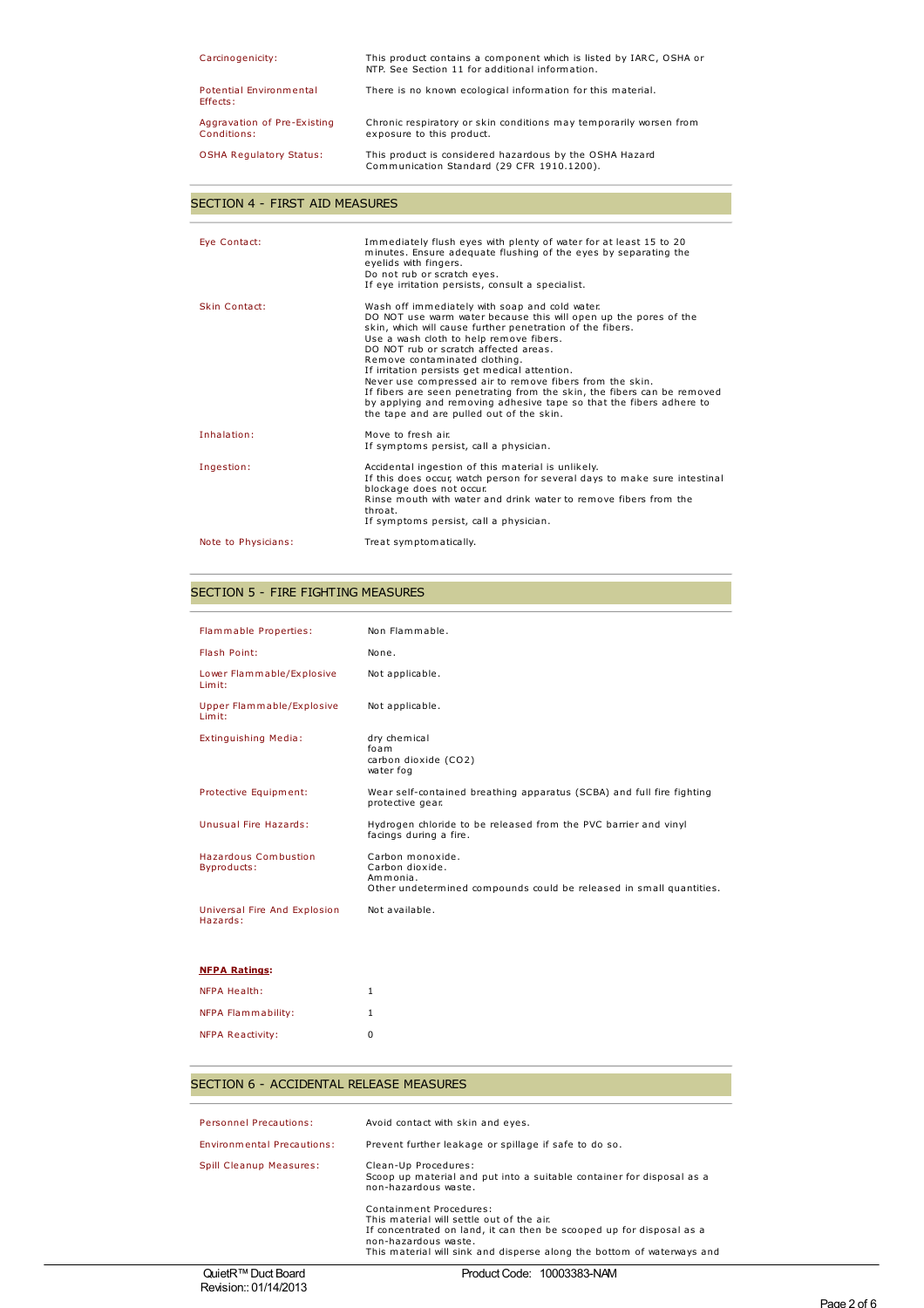|                          | ponds.<br>It cannot easily be removed after it is waterborne; however, the<br>material is non-hazardous in water                                                                           |
|--------------------------|--------------------------------------------------------------------------------------------------------------------------------------------------------------------------------------------|
| Methods for containment: | This material will settle out of the air.<br>Prevent from spreading by covering, diking or other means.                                                                                    |
| Methods for cleanup:     | Use an industrial vacuum cleaner with a high efficiency filter to clean up<br>dust and fiber contamination.<br>Avoid dry sweeping.<br>Pick up and transfer to properly labeled containers. |
| Other Precautions:       | Does not apply.                                                                                                                                                                            |

## SECTION 7 - HANDLING and STORAGE

| Handling:          | Avoid dust formation.<br>Do not breathe dust.<br>Wear personal protective equipment.                                            |
|--------------------|---------------------------------------------------------------------------------------------------------------------------------|
| Storage:           | Keep product in its packaging until use to minimize potential dust<br>generation.<br>Product should be kept dry and undercover. |
| Hygiene Practices: | Wash hands before breaks and immediately after handling the product.<br>Remove and wash contaminated clothing before re-use.    |

## SECTION 8 - EXPOSURE CONTROLS, PERSONAL PROTECTION - EXPOSURE GUIDELINES

| <b>Engineering Controls:</b>       | Provide local exhaust and/or general ventilation to maintain exposure<br>below regulatory and recommended limits.<br>Dust collection system must be used in transferring operations, cutting<br>or machining or other dust generating processes, such as using power<br>tools.<br>Vacuum or wet clean-up methods should be used.                                                                                                                                                                                                      |
|------------------------------------|---------------------------------------------------------------------------------------------------------------------------------------------------------------------------------------------------------------------------------------------------------------------------------------------------------------------------------------------------------------------------------------------------------------------------------------------------------------------------------------------------------------------------------------|
| Eye/Face Protection:               | Safety glasses with side-shields.                                                                                                                                                                                                                                                                                                                                                                                                                                                                                                     |
| Skin Protection Description:       | Protective gloves.<br>Long sleeved shirt and long pants.                                                                                                                                                                                                                                                                                                                                                                                                                                                                              |
| Respiratory Protection:            | When workers are facing airborne particulate/dust concentrations above<br>the exposure limit they must use appropriate certified respirators.<br>A properly fitted NIOSH approved disposable N 95 type dust respirator<br>or better is recommended.                                                                                                                                                                                                                                                                                   |
| Other Protective:                  | When the temperature of the surface being insulated exceeds 250°F<br>$(121^{\circ}C)$ , including initial startup, the binder in these products may<br>undergo various degrees of decomposition depending on the<br>temperature in the application.<br>The need for respiratory protection will vary according to the airborne<br>concentration of the decomposition products released and accumulated<br>in the area.<br>Wear the appropriate respiratory protection according to the conditions<br>and exposure levels in the area. |
| General Hygiene<br>Considerations: | Wash hands before breaks and immediately after handling the<br>product.<br>Remove and wash contaminated clothing before re-use.                                                                                                                                                                                                                                                                                                                                                                                                       |

### EXPOSURE GUIDELINES

| Ingredient                                                                 | <b>Guideline OSHA</b>           | <b>Guideline ACGIH</b>                                               | <b>Ontario Canada</b>                                            | Mexico                    |  |
|----------------------------------------------------------------------------|---------------------------------|----------------------------------------------------------------------|------------------------------------------------------------------|---------------------------|--|
| <b>Fiber Glass</b><br>(Wool)                                               | PEL-TWA: 1 f/cc<br>(Respirable) | $TLV-TWA: 1 f/cc$<br>(Respirable)                                    | TWAEV-TWA:<br>$0.05$ mg/m3 or 1<br>f/cc<br>STEL: 0.6 mg/m3       | <b>TWA: 0.15</b><br>mq/m3 |  |
| <b>Fiber Glass</b><br><i>(continuous)</i><br>filament, non-<br>respirable) | PEL-TWA: 1 f/cc<br>(Respirable) | TLV-TWA: 1 f/cc<br>(Respirable)<br>$5 \,$ mg/m $3 \,$<br>(Inhalable) | TWAEV: 1 f/cc<br>(Respirable)<br>$5 \text{ mg/m}$<br>(Inhalable) | <b>TWA: 10</b><br>mq/m3   |  |

## SECTION 9 - PHYSICAL and CHEMICAL PROPERTIES

| Physical State Appearance: | Fibrous.            |
|----------------------------|---------------------|
| Color:                     | black               |
| Odor:                      | Faint resin odor.   |
| <b>Boiling Point:</b>      | No Data             |
| <b>Melting Point:</b>      | No Data             |
| Specific Gravity:          | No Data             |
| Solubility:                | Insoluble in water. |
| Vapor Density:             | No Data             |
| Vapor Pressure:            | No Data             |
| Evaporation Rate:          | No Data             |
| pH:                        | No Data             |
| Viscosity:                 | Not applicable.     |

QuietR™ Duct Board Revision:: 01/14/2013 Product Code: 10003383-NAM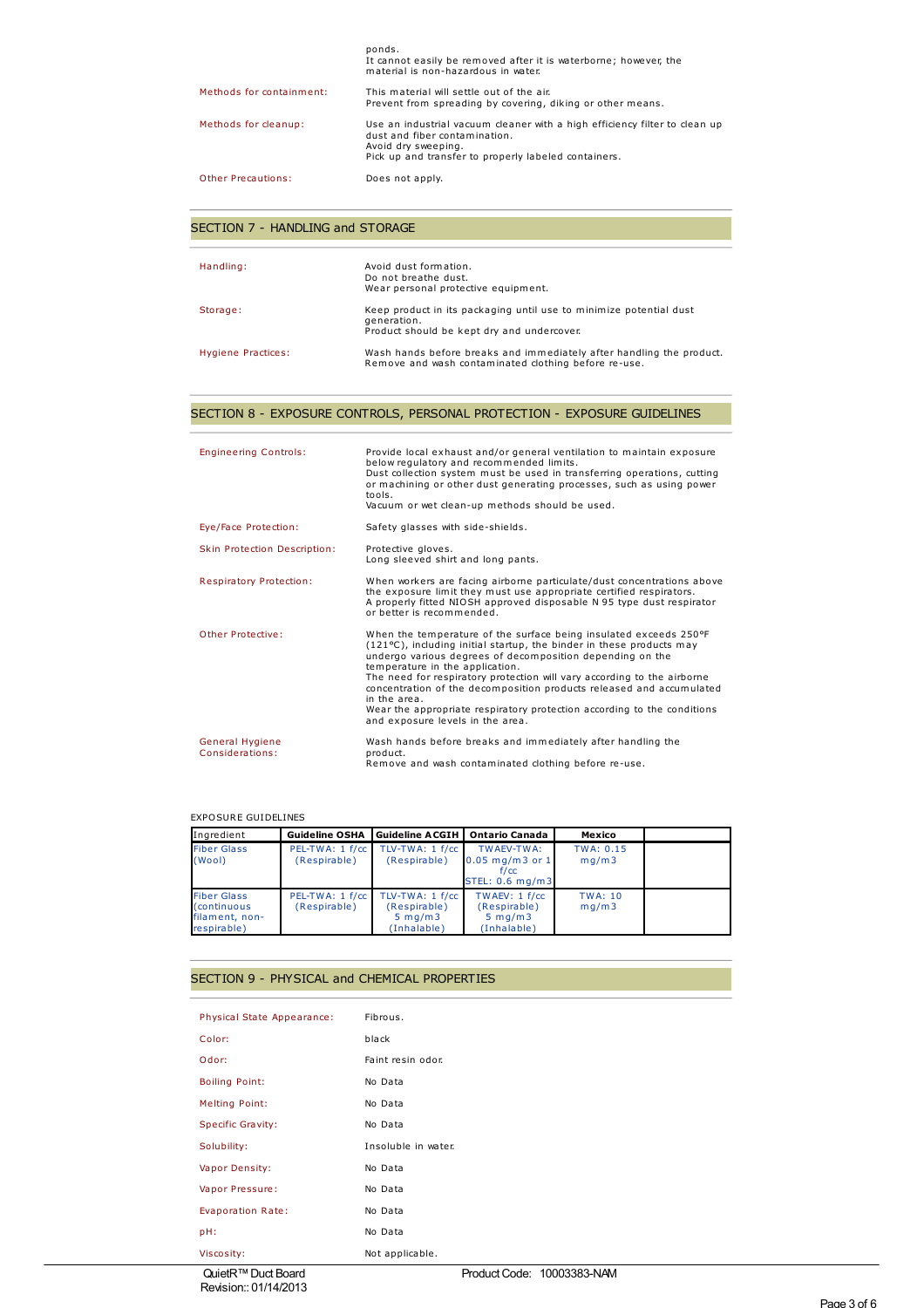### SECTION 10 - STABILITY and REACTIVITY

| Chemical Stability:                | Stable under normal conditions.                                              |
|------------------------------------|------------------------------------------------------------------------------|
| Hazardous Polymerization:          | Hazardous polymerization does not occur.                                     |
| Conditions to Avoid:               | None expected                                                                |
| Incompatible Materials:            | No materials to be especially mentioned.                                     |
| Special Decomposition<br>Products: | See Section 5 of MSDS for hazardous decomposition products during a<br>fire. |

## SECTION 11 - TOXICOLOGICAL INFORMATION

### **Applies to Product :**

Acute Toxicity:<br>Dusts may cause mechanical irritation to eyes and skin. Ingestion may<br>cause transient irritation of throat, stomach and gastrointestinal tract.<br>Inhalation may cause coughing, nose and throat irritation, and

| <b>Carcinogens:</b>                                                |                                                    |              |             |                                                                                           |                                                                  |        |                         |
|--------------------------------------------------------------------|----------------------------------------------------|--------------|-------------|-------------------------------------------------------------------------------------------|------------------------------------------------------------------|--------|-------------------------|
|                                                                    | <b>ACGIH</b>                                       | <b>NIOSH</b> | <b>OSHA</b> | <b>IARC</b>                                                                               | <b>NTP</b>                                                       | Canada | <b>MEXICO</b>           |
| <b>Fiber Glass</b><br>(Wool)                                       | A3 Animal<br>Carcinogen                            | No Data      | No Data     | Group 3 - Not<br>Classifiable as<br>to its<br>Carcinogenicity considered to<br>to Humans. | <b>Biosoluble</b><br>glass wool is<br>not<br>be<br>carcinogenic. |        | A3 Animal<br>Carcinogen |
| Cured Binder                                                       | No Data                                            | No Data      | No Data     | No Data                                                                                   | No Data                                                          |        | No Data                 |
| <b>Fiber Glass</b><br>(continuous<br>filament, non-<br>respirable) | A4 Not<br>Classifiable<br>as a Human<br>Carcinogen | No Data      | No Data     | Group 3 - Not<br>Classifiable as<br>to its<br>Carcinogenicity<br>to Humans.               | No Data                                                          |        | No Data                 |

#### **Applies to Product :**

| Acute Effects:             | Acute Effects:<br>General Product Information:<br>Dusts may cause mechanical irritation to eyes and skin. Ingestion may<br>cause transient irritation of throat, stomach and gastrointestinal tract.<br>Inhalation may cause coughing, nose and throat irritation, and<br>sneezing. Higher exposures may cause difficulty breathing, congestion,<br>and chest tightness."Dust may cause mechanical irritation to eyes and<br>skin. Ingestion may cause transient irritation of the throat, stomach<br>and gastrointestinal tract. Inhalation may cause coughing, nose and<br>throat irritation, and sneezing. Higher exposures may cause difficulty in<br>breathing, congestion and chest tightness. |
|----------------------------|------------------------------------------------------------------------------------------------------------------------------------------------------------------------------------------------------------------------------------------------------------------------------------------------------------------------------------------------------------------------------------------------------------------------------------------------------------------------------------------------------------------------------------------------------------------------------------------------------------------------------------------------------------------------------------------------------|
| Sensitization:             | No information available.                                                                                                                                                                                                                                                                                                                                                                                                                                                                                                                                                                                                                                                                            |
| Carcinogenicity:           | IARC: Group 3: Unclassifiable as to carcinogenicity to humans<br>NTP: Reasonably anticipated to be a human carcinogen                                                                                                                                                                                                                                                                                                                                                                                                                                                                                                                                                                                |
| Mutagenicity:              | No information available.                                                                                                                                                                                                                                                                                                                                                                                                                                                                                                                                                                                                                                                                            |
| Reproductive Toxicity:     | No information available.                                                                                                                                                                                                                                                                                                                                                                                                                                                                                                                                                                                                                                                                            |
| Teratogenicity:            | No information available.                                                                                                                                                                                                                                                                                                                                                                                                                                                                                                                                                                                                                                                                            |
| Neurological Effects:      | No information available.                                                                                                                                                                                                                                                                                                                                                                                                                                                                                                                                                                                                                                                                            |
| <b>Fiber Glass (Wool):</b> |                                                                                                                                                                                                                                                                                                                                                                                                                                                                                                                                                                                                                                                                                                      |
| Chronic Effects:           | In June 2011, The National Toxicology Program (NTP) removed<br>biosoluble glass wool fibers from its list of possible carcinogens used<br>for home and building insulation.<br>In October 2001, the International Agency for Research on Cancer<br>(IARC) classified fiber glass wool as Group 3,"not classifiable as to its<br>carcinogenicity to humans". The 2001 decision was based on human<br>studies and animal research that have not shown an association<br>between inhalation exposure to dust from fiber glass wool and the<br>development of respiratory disease.                                                                                                                       |
| <b>Cured Binder:</b>       |                                                                                                                                                                                                                                                                                                                                                                                                                                                                                                                                                                                                                                                                                                      |
| Ingestion:                 | Ingestion - Rat LD50: 7 gm/kg - [Autonomic Nervous System - Other<br>(direct) parasympathomimetic Behavioral - Muscle weakness Lungs,<br>Thorax, or Respiration - Respiratory depression](RTECS)                                                                                                                                                                                                                                                                                                                                                                                                                                                                                                     |
| Carcinogenicity:           | IARC: Group 3: Unclassifiable as to carcinogenicity to humans<br>NTP: Reasonably anticipated to be a human carcinogen                                                                                                                                                                                                                                                                                                                                                                                                                                                                                                                                                                                |

### SECTION 12 - ECOLOGICAL INFORMATION

#### **Applies to Product :**

Ecotoxicity: This material is not expected to cause harm to animals, plants or fish.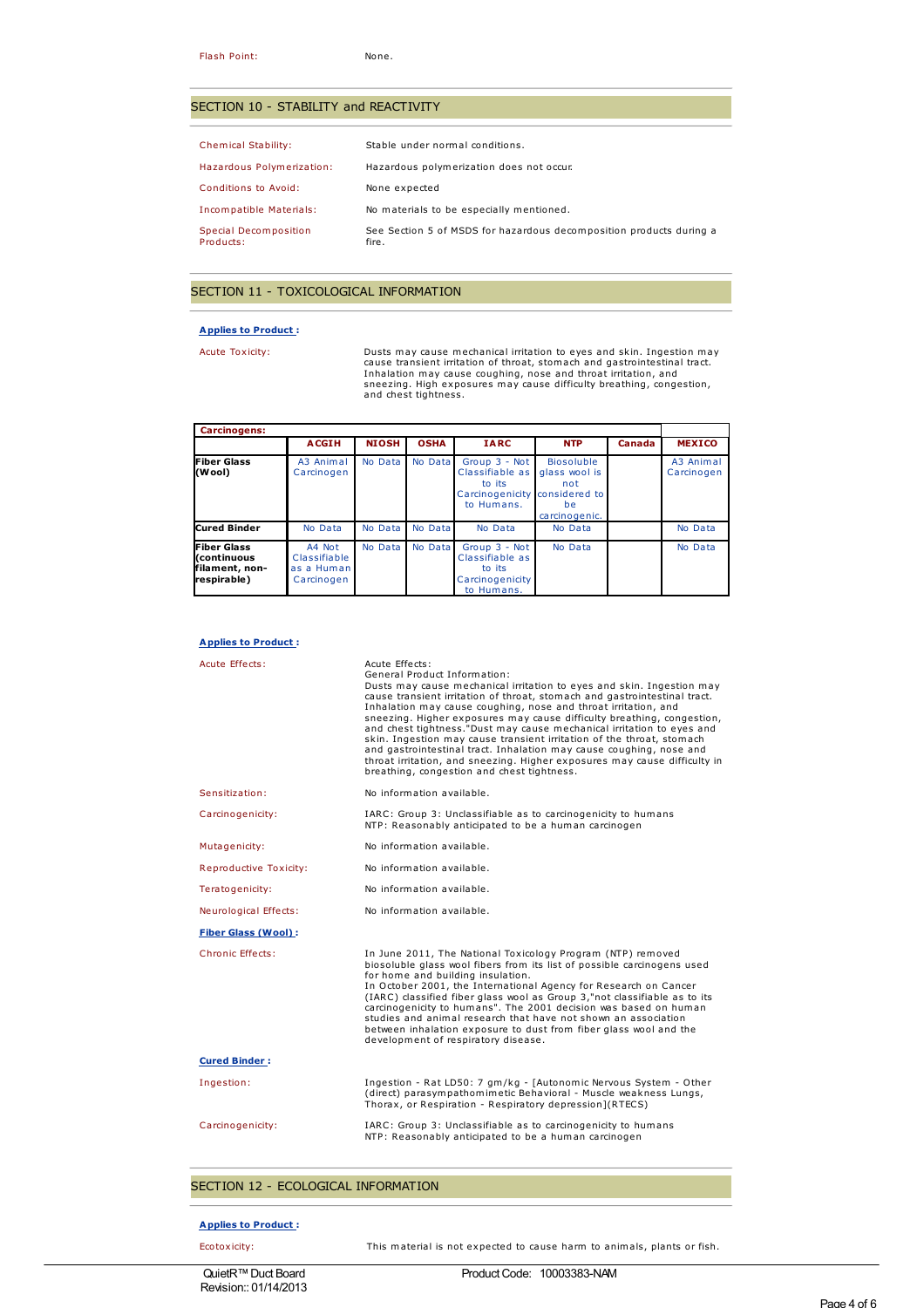| Bioaccumulation:                    | Not available. |
|-------------------------------------|----------------|
| Biodegradation:                     | Not available. |
| Mobility In Environmental<br>Media: | Not available. |

### SECTION 13 - DISPOSAL CONSIDERATIONS

| <b>Applies to Product:</b>   |                                                                                      |
|------------------------------|--------------------------------------------------------------------------------------|
| Waste Disposal:              | Dispose of in accordance with Local, State, Federal and Provincial<br>requlations.   |
| Contaminated Packaging:      | Empty containers should be taken for local recycling, recovery or waste<br>disposal. |
| <b>RCRA Number:</b>          | No EPA Waste Numbers are applicable for this product's components.                   |
| <b>RCRA Characteristics:</b> | This material is not expected to be a characteristic hazardous waste<br>under RCRA.  |

## SECTION 14 - TRANSPORT INFORMATION

| DOT Shipping Name:         | Not Regulated. |
|----------------------------|----------------|
| IATA Shipping Name:        | Not Regulated. |
| Canadian Shipping Name:    | Not Regulated. |
| IMDG Shipping Name:        | Not Regulated. |
| ADR Shipping Name:         | Not Regulated. |
| RID Shipping Name:         | Not Regulated. |
| <b>ICAO Shipping Name:</b> | Not Regulated. |
| <b>MEX Shipping Name:</b>  | Not Regulated. |

### SECTION 15 - REGULATORY INFORMATION

### **Inventory Status**

|                                                   | Japan ENCS | <b>EINECS</b>   | <b>Philippines</b> | China  | South Korea |
|---------------------------------------------------|------------|-----------------|--------------------|--------|-------------|
|                                                   |            | <b>Number</b>   | <b>PICCS</b>       |        | KECL        |
| <b>Fiber Glass (Wool)</b>                         | Not listed | $266 - 046 - 0$ | Listed             | Listed | KE-17630    |
| <b>Cured Binder</b>                               | Not listed |                 |                    | Listed | KE-35185    |
| <b>Fiber Glass (continuous)</b><br>filament, non- | Not listed | $266 - 046 - 0$ | Listed             | Listed | KE-17630    |
| respirable)                                       |            |                 |                    |        |             |

|                                                  | Australia AICS | Canada DSL | <b>TSCA Inventory</b> |  |
|--------------------------------------------------|----------------|------------|-----------------------|--|
|                                                  |                |            | <b>Status</b>         |  |
| <b>Fiber Glass (Wool)</b>                        | Listed         | Listed     | Listed                |  |
| <b>Cured Binder</b>                              | Listed         | Listed     | Listed                |  |
| <b>Fiber Glass (continuous</b><br>filament, non- | Listed         | Listed     | Listed                |  |
| respirable)                                      |                |            |                       |  |

### **Applies to Product :**

| Canada Reg. Status:                   | This product has been classified in accordance with the hazard criteria of<br>the Controlled Products Regulations and the MSDS contains all of the<br>information required by the Controlled Products Requlations.                        |                                 |
|---------------------------------------|-------------------------------------------------------------------------------------------------------------------------------------------------------------------------------------------------------------------------------------------|---------------------------------|
| Canada WHMIS:                         | Not controlled.                                                                                                                                                                                                                           |                                 |
| CA PROP 65:                           | The following statement(s) are provided under the California Safe<br>Drinking Water and Toxic Enforcement Act of 1986 (Proposition 65):<br>WARNING! This product contains a chemical known to the State of<br>California to cause cancer. |                                 |
| SARA:                                 | This product does not contain any chemicals which are subject to the<br>reporting requirements of the Superfund Amendments and<br>Reauthorization Act of 1986 (SARA) Title III (40CFR, Part 372).                                         |                                 |
| Section 311/312 Hazard<br>Categories: | Acute Health Hazard:<br>Chronic Health Hazard:<br>Risk of ignition:<br>Sudden Release of Pressure Hazard:<br>Reactive Hazard:                                                                                                             | Yes<br>Yes<br>No.<br>No.<br>No. |
| Clean Air Act:                        | This product does not contain any Hazardous Air Pollutants (HAPs).                                                                                                                                                                        |                                 |

### **Fiber Glass (Wool) :**